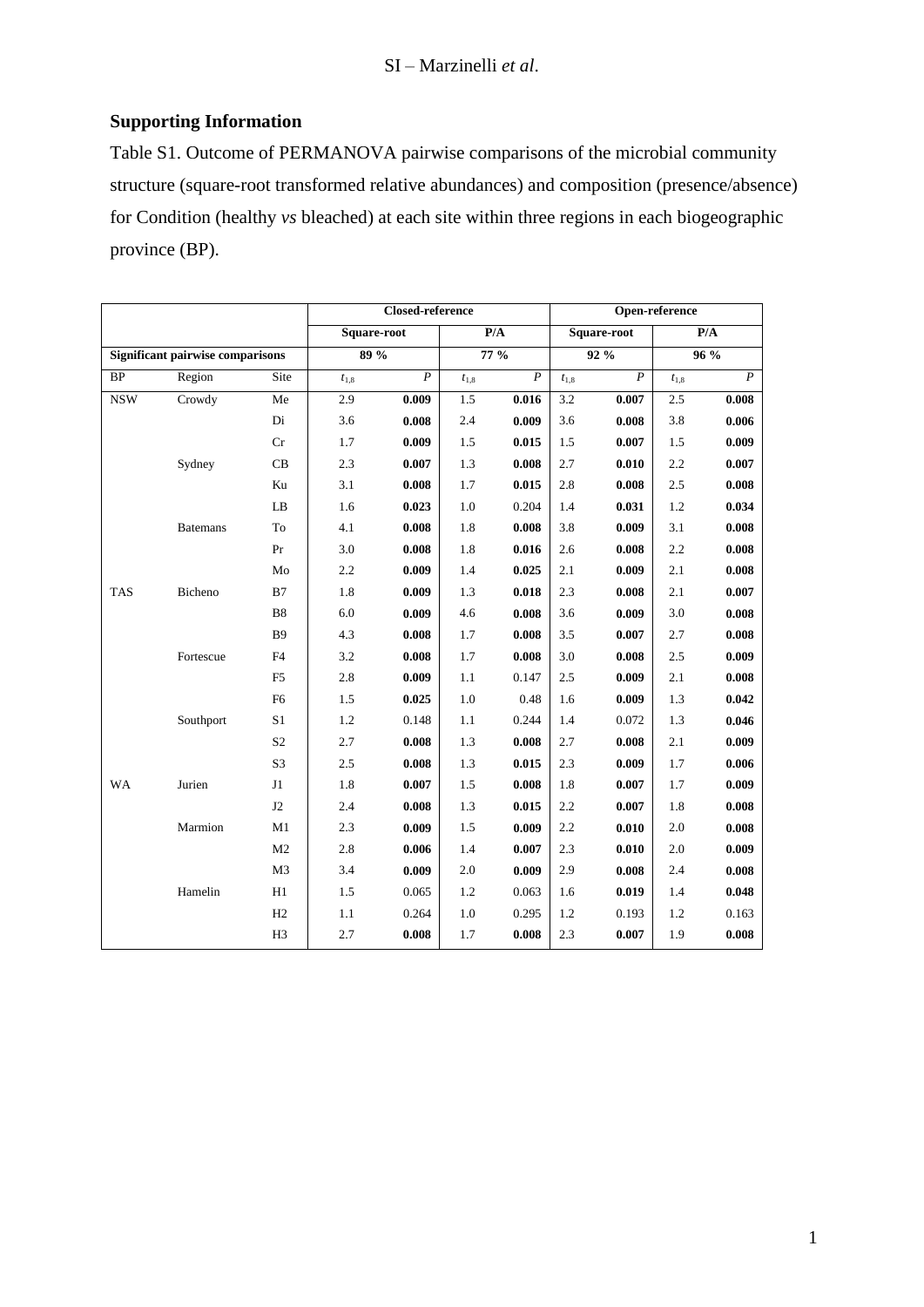## SI – Marzinelli *et al*.

Table S2. Estimates of components of variation (square-root) of all terms in the PERMANOVA model for microbial community structure (square-root transformed relative abundances) and composition (presence/absence) obtained through the closed- and openreference protocols. Random effects in *italics*.

|                      | Closed-reference |       | Open-reference |       |
|----------------------|------------------|-------|----------------|-------|
| Terms                | Square-root      | P/A   | Square-root    | P/A   |
| Condition            | 16.26            | 6.82  | 19.81          | 19.81 |
| Biogeographic        |                  |       |                |       |
| province             | 9.11             | 6.04  | 13.92          | 13.92 |
| Region               | 5.20             | 3.46  | 7.28           | 7.28  |
| $Co$ x $BP$          | 8.66             | 4.73  | 12.58          | 12.58 |
| Co x Re              | 4.33             | 1.60  | 6.55           | 6.55  |
| BP x Re              | 10.93            | 8.99  | 13.74          | 13.74 |
| $Site(BP \times Re)$ | 11.84            | 8.99  | 14.05          | 14.05 |
| $Co$ x $BP$ x $Re$   | 4.07             | 3.09  | 7.95           | 7.95  |
| Co x Si(BP x Re)     | 11.72            | 8.24  | 16.41          | 16.41 |
| Residual             | 21.39            | 22.06 | 30.87          | 30.87 |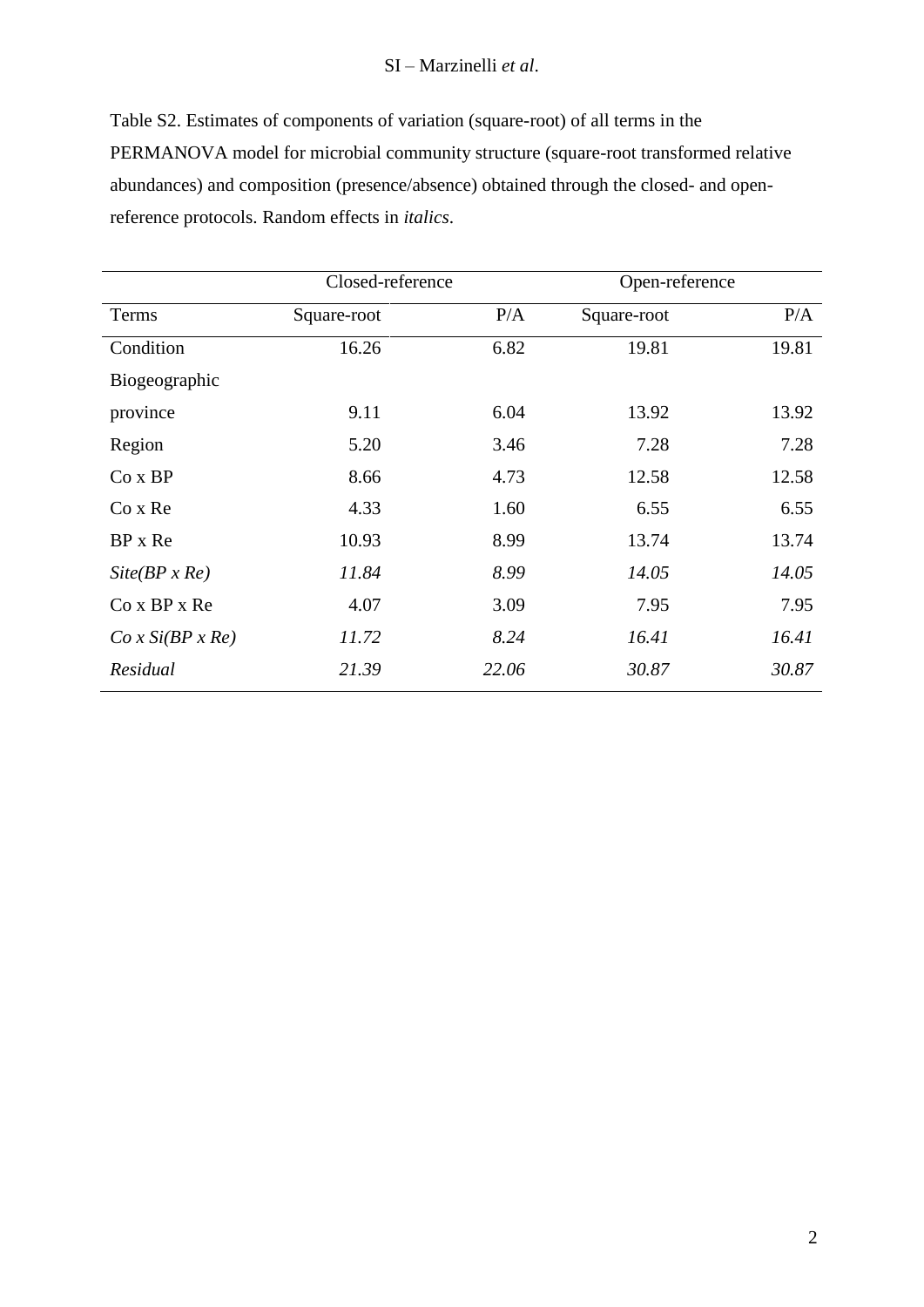## SI – Marzinelli *et al*.

| Table S3. DISTLM analyses of the relationships between microbial community structure (square-root transformed relative abundances) and         |
|------------------------------------------------------------------------------------------------------------------------------------------------|
| composition (presence/absence) for (a) closed-reference or (b) open-reference OTUs on healthy or bleached kelp and all environmental variables |
| independently or in combinations (Best) at all sites across Australia. <sup>*</sup>                                                            |

|                         | <b>Healthy (square-root)</b> |                  |       | <b>Bleached</b> (square-root) |                  |       | <b>Healthy <math>(P/A)</math></b> |                  |       | Bleached $(P/A)$   |            |       |
|-------------------------|------------------------------|------------------|-------|-------------------------------|------------------|-------|-----------------------------------|------------------|-------|--------------------|------------|-------|
| a) Closed-reference     |                              |                  |       |                               |                  |       |                                   |                  |       |                    |            |       |
| Variables               | pseudo- $F_{1,24}$           | $\boldsymbol{P}$ | $R^2$ | pseudo- $F_{1,24}$            | P                | $R^2$ | pseudo- $F_{1,24}$                | P                | $R^2$ | pseudo- $F_{1,24}$ | P          | $R^2$ |
| NH <sub>3</sub>         | 1.10                         | 0.35             | 0.04  | 0.75                          | 0.67             | 0.03  | 1.73                              | 0.10             | 0.07  | 1.11               | 0.28       | 0.04  |
| <b>NO</b> x             | 1.13                         | 0.32             | 0.04  | 1.26                          | 0.22             | 0.05  | 1.10                              | 0.33             | 0.04  | 1.19               | 0.28       | 0.05  |
| PO <sub>4</sub>         | 1.74                         | 0.09             | 0.07  | 1.70                          | 0.08             | 0.07  | 2.72                              | 0.02             | 0.10  | 3.28               | 0.00       | 0.12  |
|                         | 3.01                         | 0.00             | 0.11  | 2.66                          | 0.00             | 0.10  | 1.98                              | 0.05             | 0.08  | 1.45               | 0.14       | 0.06  |
| L                       | 3.18                         | 0.00             | 0.12  | 2.62                          | 0.00             | 0.10  | 1.91                              | 0.07             | 0.07  | 1.32               | 0.20       | 0.05  |
| W                       | 2.57                         | 0.01             | 0.10  | 1.12                          | 0.32             | 0.04  | 1.84                              | 0.07             | 0.07  | 0.93               | 0.43       | 0.04  |
| $\mathbf{W}_{\text{m}}$ | 1.49                         | 0.16             | 0.06  | 1.21                          | 0.27             | 0.05  | 1.21                              | 0.26             | 0.05  | 1.24               | 0.26       | 0.05  |
|                         | <b>Best</b>                  | <b>AIC</b>       | $R^2$ | <b>Best</b>                   | <b>AIC</b>       | $R^2$ | <b>Best</b>                       | <b>AIC</b>       | $R^2$ | <b>Best</b>        | <b>AIC</b> | $R^2$ |
|                         | $L, W, W_m$                  | 162.94           | 0.27  | Т                             | 154.84           | 0.10  | PO <sub>4</sub> , T, W            | 151.05           | 0.24  | PO <sub>4</sub>    | 138.93     | 0.12  |
| b) Open-reference       |                              |                  |       |                               |                  |       |                                   |                  |       |                    |            |       |
| Variables               | pseudo- $F_{1,24}$           | $\boldsymbol{P}$ | $R^2$ | pseudo- $F_{1,24}$            | $\boldsymbol{P}$ | $R^2$ | pseudo- $F_{1,24}$                | $\boldsymbol{P}$ | $R^2$ | pseudo- $F_{1,24}$ | P          | $R^2$ |
| NH <sub>3</sub>         | 0.80                         | 0.63             | 0.03  | 0.98                          | 0.46             | 0.04  | 0.73                              | 0.67             | 0.03  | 1.06               | 0.37       | 0.04  |
| <b>NO</b> x             | 1.89                         | 0.04             | 0.07  | 1.64                          | 0.05             | 0.06  | 1.64                              | 0.11             | 0.06  | 1.61               | 0.08       | 0.06  |
| PO <sub>4</sub>         | 1.11                         | 0.33             | 0.04  | 1.29                          | 0.18             | 0.05  | 1.13                              | 0.30             | 0.04  | 1.45               | 0.13       | 0.06  |
|                         | 4.84                         | 0.00             | 0.17  | 3.51                          | 0.00             | 0.13  | 3.63                              | 0.00             | 0.13  | 3.66               | 0.00       | 0.13  |
| L                       | 4.39                         | 0.00             | 0.15  | 3.24                          | 0.00             | 0.12  | 3.56                              | 0.00             | 0.13  | 3.40               | 0.00       | 0.12  |
| W                       | 3.71                         | 0.00             | 0.13  | 1.37                          | 0.14             | 0.05  | 4.52                              | 0.00             | 0.16  | 1.30               | 0.19       | 0.05  |
| $W_m$                   | 1.81                         | 0.05             | 0.07  | 1.36                          | 0.15             | 0.05  | 1.59                              | 0.11             | 0.06  | 1.33               | 0.18       | 0.05  |
|                         | <b>Best</b>                  | AIC              | $R^2$ | <b>Best</b>                   | $\rm AIC$        | $R^2$ | <b>Best</b>                       | $\rm AIC$        | $R^2$ | <b>Best</b>        | <b>AIC</b> | $R^2$ |
| $\mathbf{x}$            | $T, W, W_m$                  | 175.28           | 0.33  | Т                             | 171.94           | 0.13  | $T, W, W_m$                       | 161.84           | 0.33  | Т                  | 152.44     | 0.13  |

\*Sequential tests were done using the AIC selection criterion and a Best procedure.  $T_m$  and Latitude (correlated with T; r=0.99, r=-0.96, respectively) and L<sub>m</sub> (correlated with L, r=0.91) were excluded from the analyses. All tests were done using 9,999 permutations of the raw data. T, temperature; L, light; W, wave motion. Resemblance measure for community data: distances among centroids based on Bray-Curtis matrices.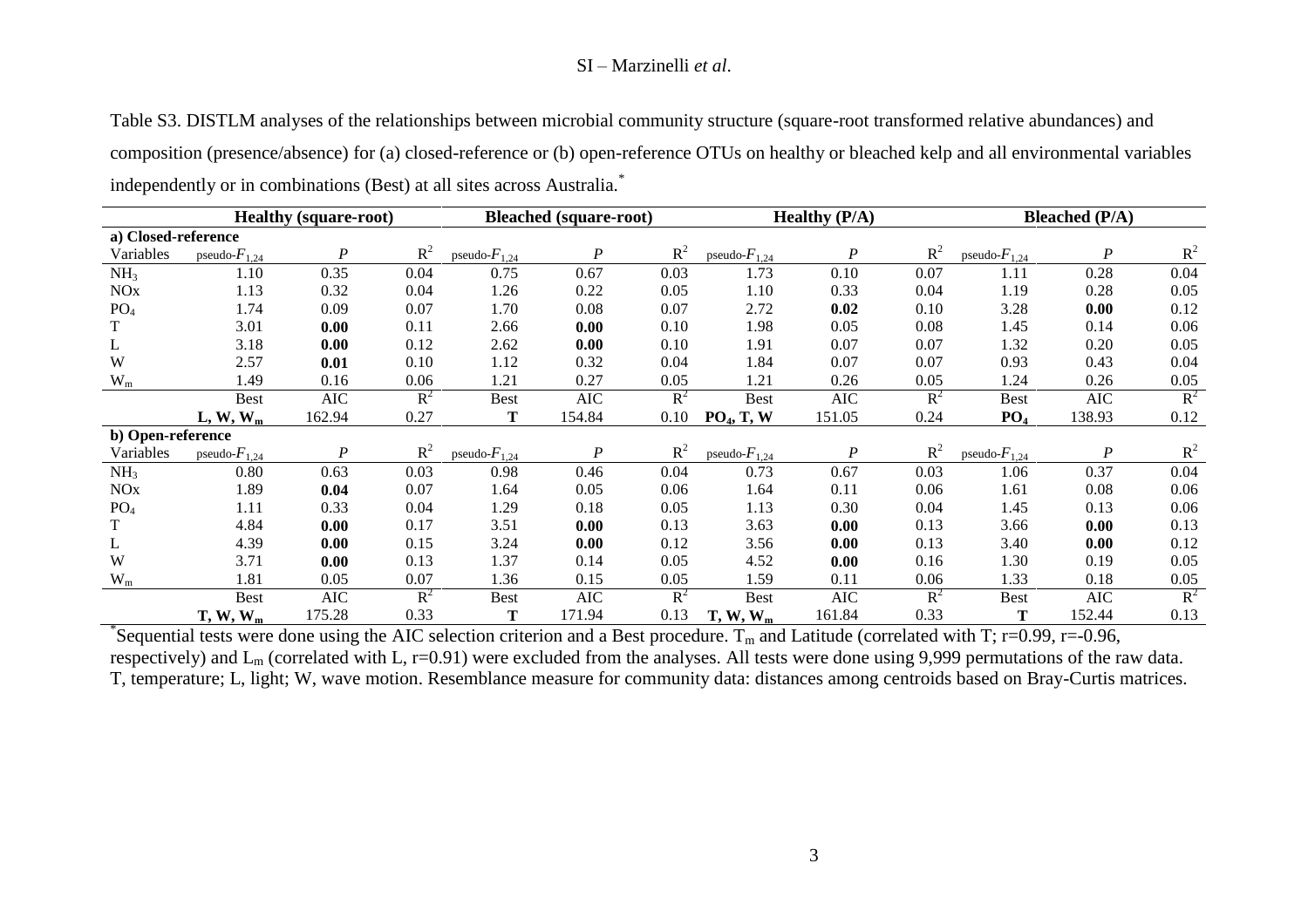

Fig. S1. Rarefaction curves for healthy (blue lines) and bleached kelp samples (red lines) for the (A) closed- and (B) open-reference protocols.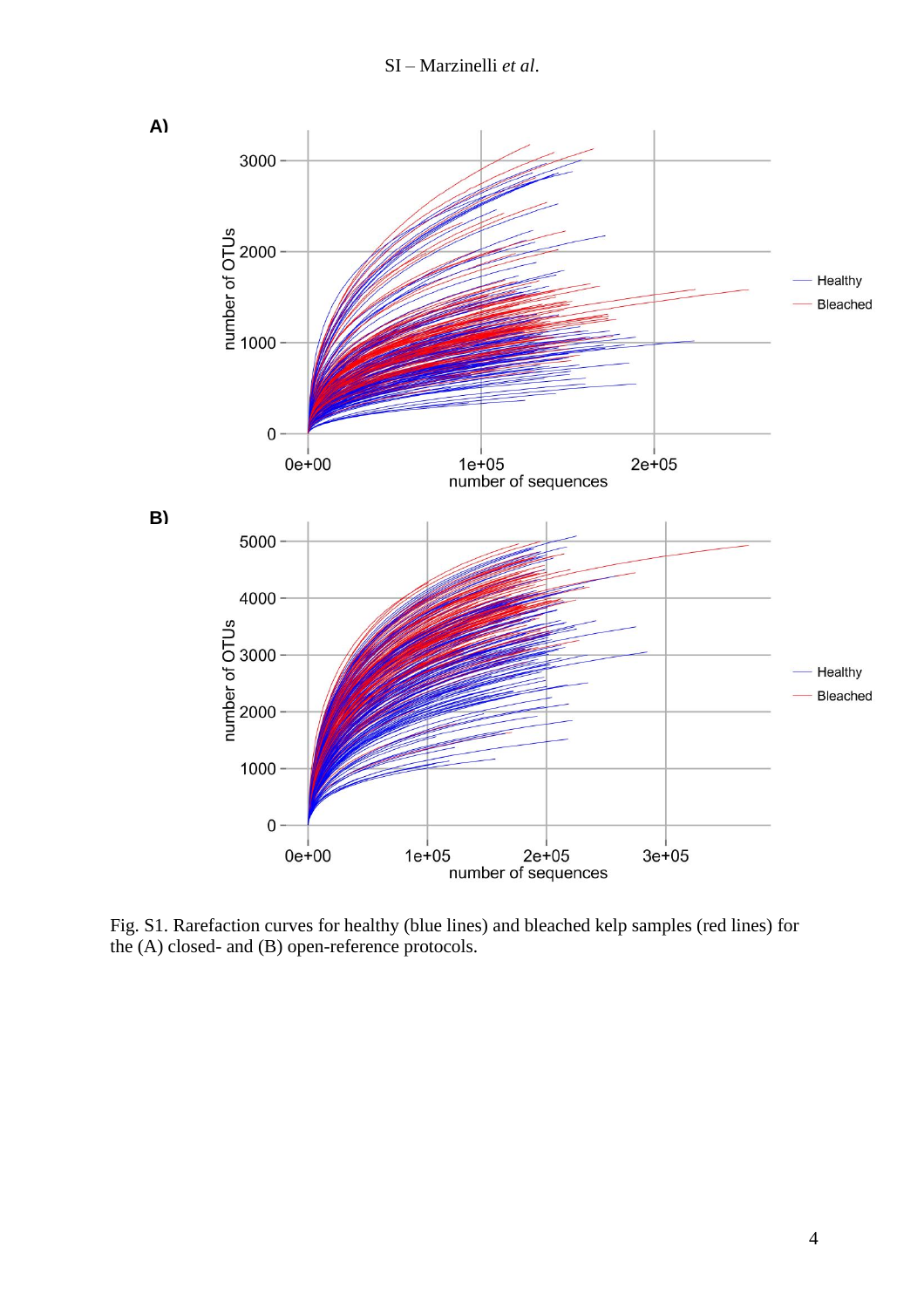

Fig. S2. Connectedness and structural redundancy in surface-associated bacterial communities on kelp. A) Networks of communities on healthy or bleached kelp, generated by uniting 3 replicate networks of each condition in each biogeographic province (see *Methods*). Nodes (OTUs) were coloured by the local clustering coefficient (ranging from green=less connected to red=highly connected) and sized by their average relative abundance. B) Relationship between the smallest subsets of OTUs obtained using the BVSTEP analyses and their corresponding Spearman rank correlation values for correlations between similarity matrices using these OTU subsets and the total OTU similarity matrix (see *Methods*). C) Relationship between the cumulative % contribution to the dissimilarity between healthy and bleached hosts and the number of OTUs obtained through the closed-reference protocol (SIMPER analysis on Bray-Curtis resemblance matrix of square-root transformed relative abundances; see *Methods*).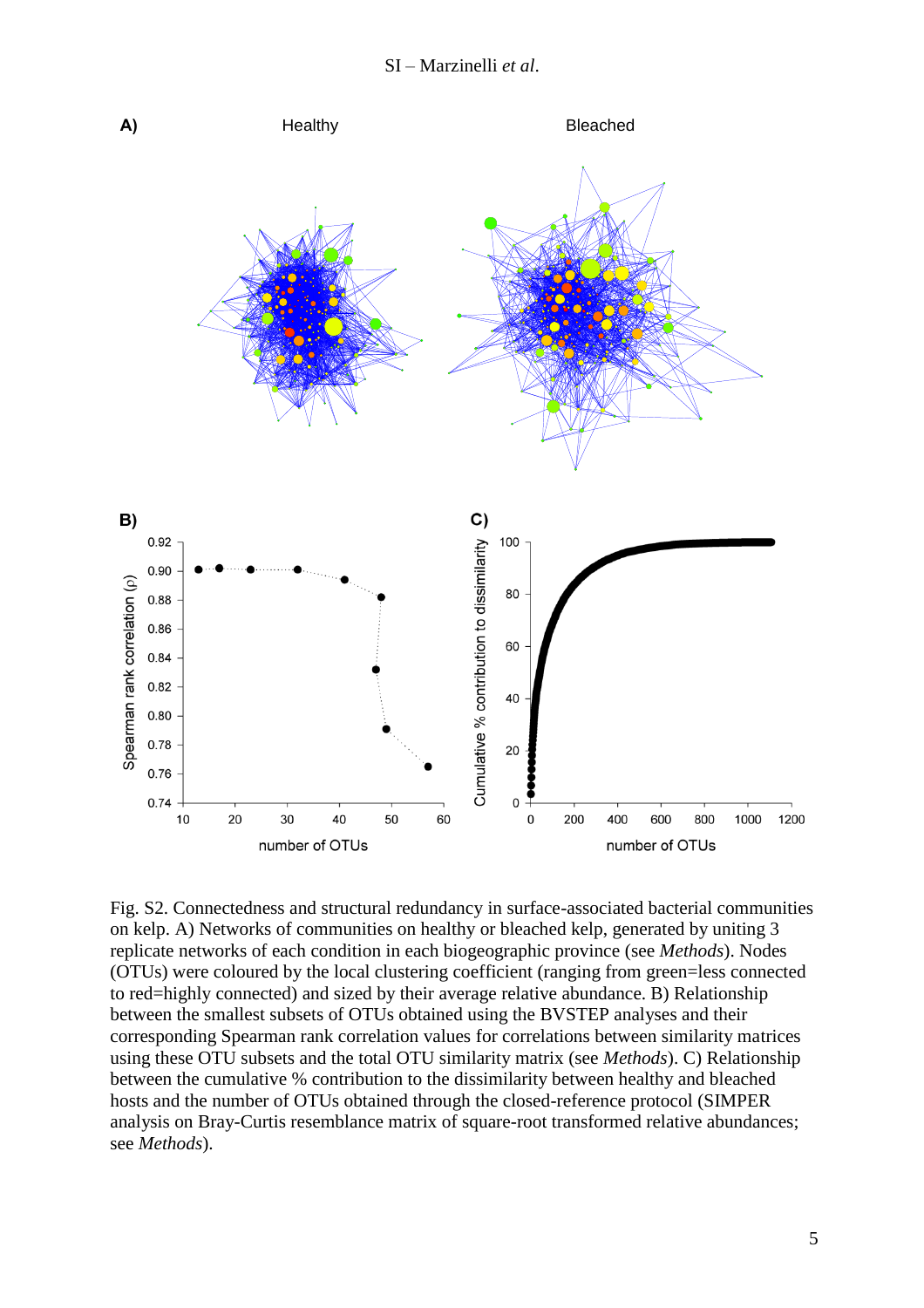

Fig. S3. Distance-based Redundancy Analyses of microbial community structure (square-root transformed relative abundances) and composition (presence/absence) on healthy or bleached kelp, independently, as explained by a subset of environmental variables selected from distance-based linear modelling (DISTLM analyses, Table S8; see *Methods*). Environmental variables: L (light intensity), W (wave motion), T (temperature). Vectors are multiple partial correlations. Direction of vectors coincides with direction of relationships; vector length indicates relationship strength, with the circle representing a correlation value of 1. Ordinations are based on distances among centroids for each site based on Bray-Curtis similarity measures of OTUs on healthy (empty symbols) or bleached (filled symbols) hosts at the three regions (North: circles, Centre: squares, South: triangles) sampled in each state (NSW: blue, TAS: red, WA: green) along the east and west coast of Australia (Table S1). OTUs were obtained through a closed-reference protocol (see *Methods*).